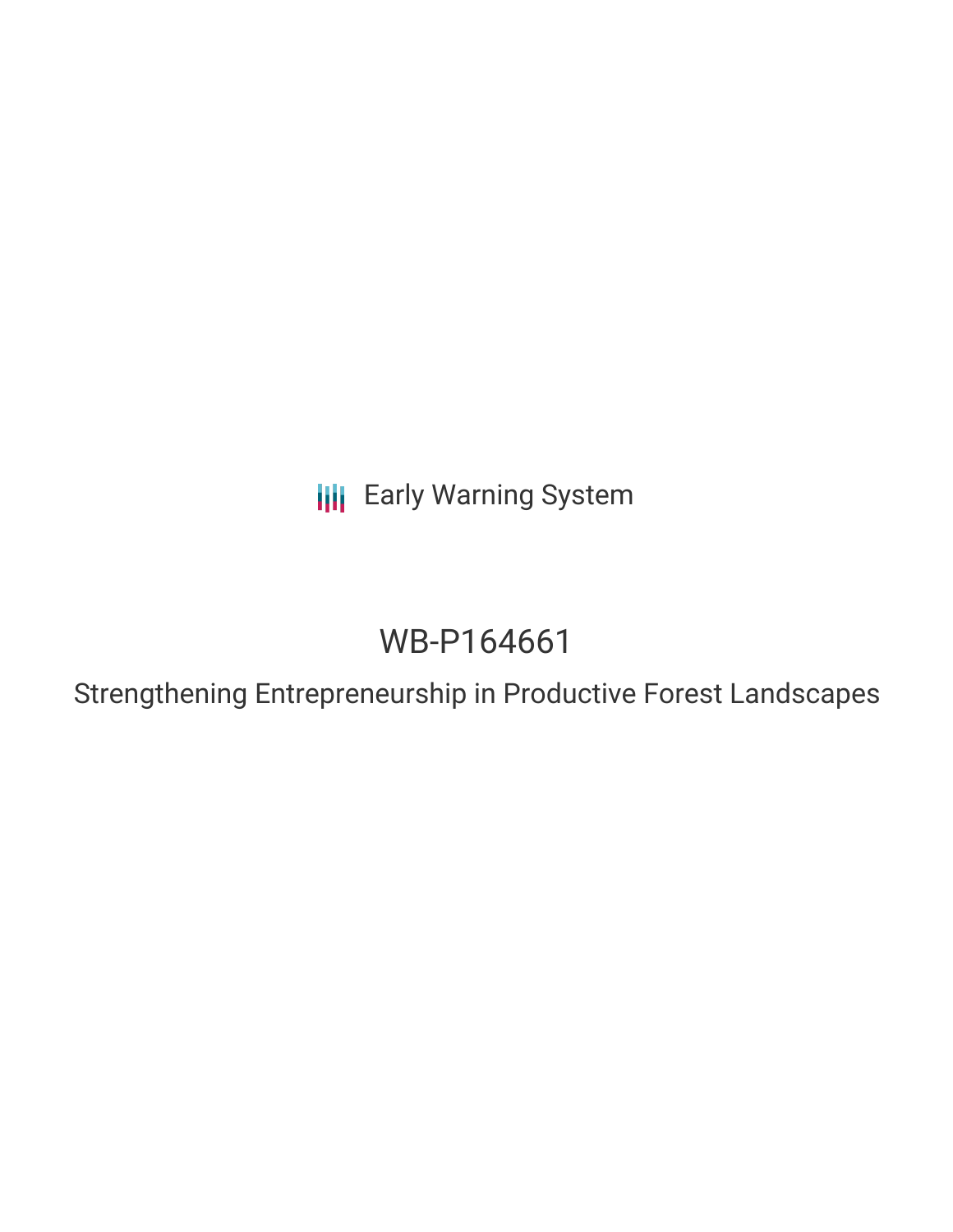

#### **Quick Facts**

| <b>Countries</b>               | Mexico                                       |
|--------------------------------|----------------------------------------------|
| <b>Financial Institutions</b>  | World Bank (WB)                              |
| <b>Bank Risk Rating</b>        | B                                            |
| <b>Voting Date</b>             | 2018-01-29                                   |
| <b>Borrower</b>                | <b>National Forestry Commission</b>          |
| <b>Sectors</b>                 | Agriculture and Forestry, Law and Government |
| <b>Investment Type(s)</b>      | Loan                                         |
| <b>Investment Amount (USD)</b> | $$56.00$ million                             |
| <b>Loan Amount (USD)</b>       | $$56.00$ million                             |
| <b>Project Cost (USD)</b>      | \$185,00 million                             |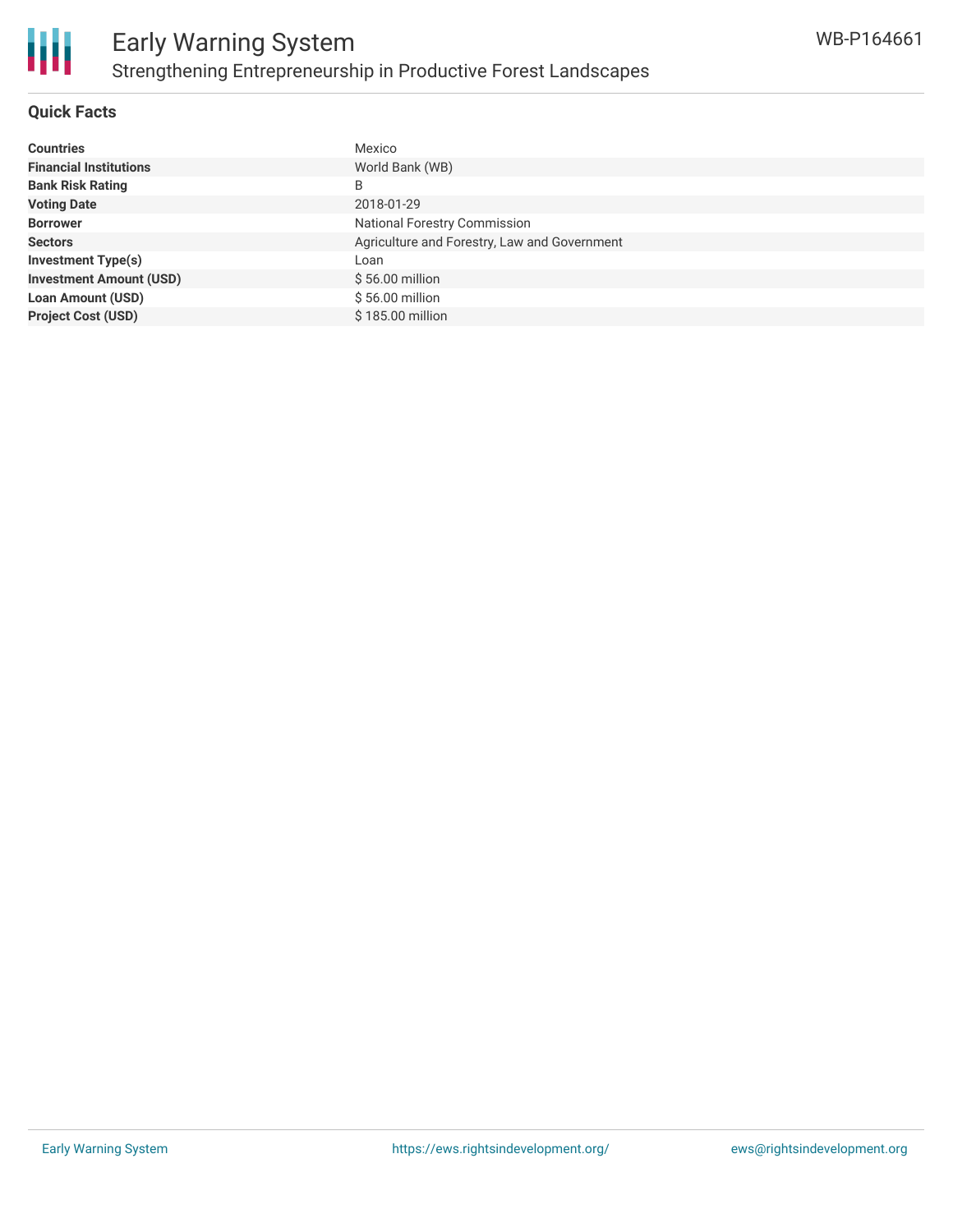

#### **Project Description**

According to the World Bank, the development objective of the Strengthening Entrepreneurship in Productive Forest Landscapes Project for Mexico is to strengthen sustainable forest management and increase economic opportunities for forestdependent people and enterprises in selected forest landscapes in Mexico.

The project comprises of the following two components:

- 1. The first component, strengthening forest management, conservation, and business development will finance forest sector demand-driven incentive programs that aim to support local communities, other landholders, and forest dependent people in sustainably managing forests, as well as increasing economic opportunities from forest resources.
- 2. The second component, institutional development and facilitation support seeks to support the preparation of a BioCarbon fund (BioCF) emission reduction (ER) program. It consists of following sub-components: (i) strengthening national forestry commission (CONAFOR) and cross-sector coordination; and (ii) strengthen beneficiary advisory services.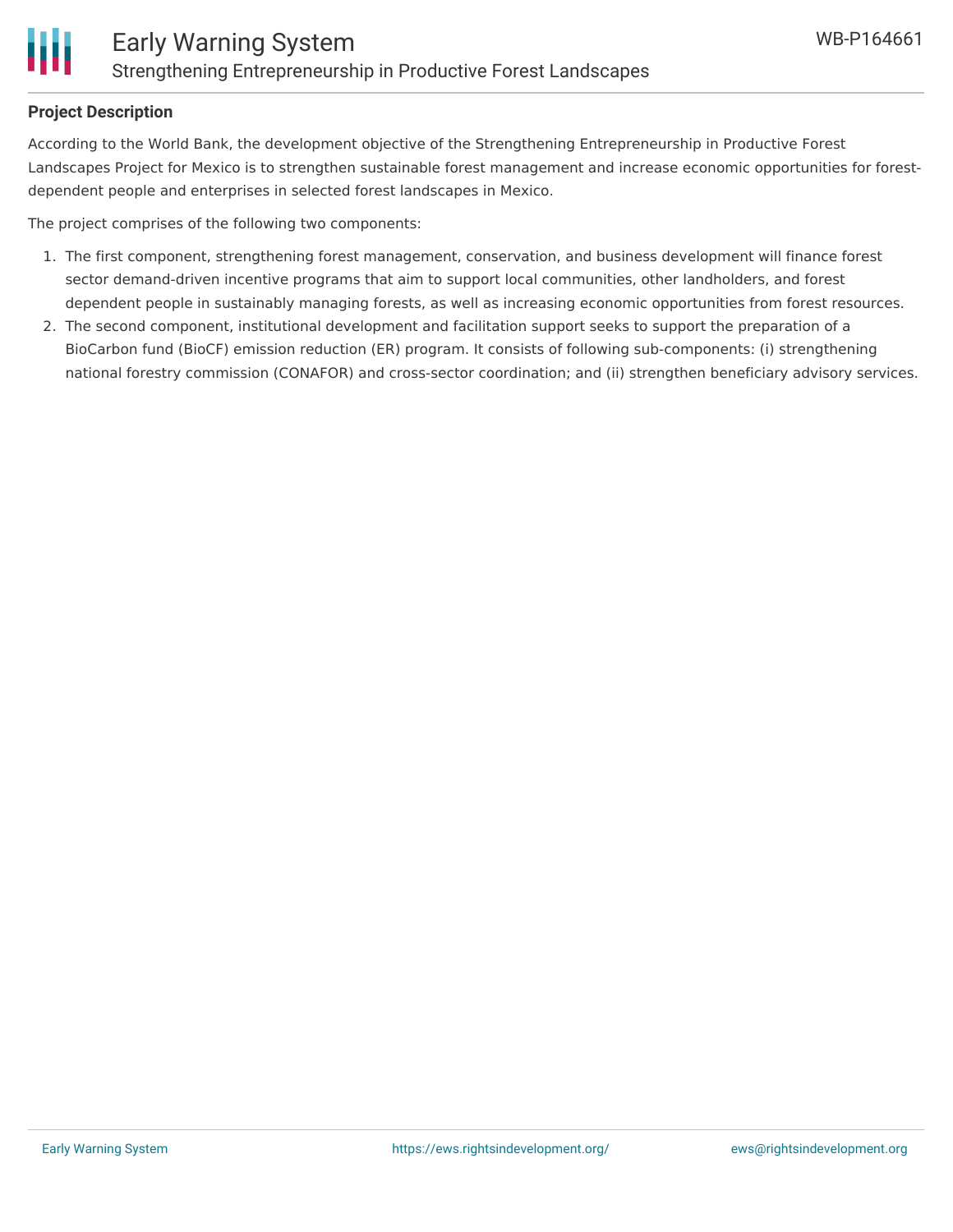

#### **Investment Description**

World Bank (WB)

Funding will come from the International Bank for Reconstruction and Development of the World Bank Group. Additional funds coving the remaining US\$119 million will come from the borrowing agency, the National Forestry Commission (CONAFOR).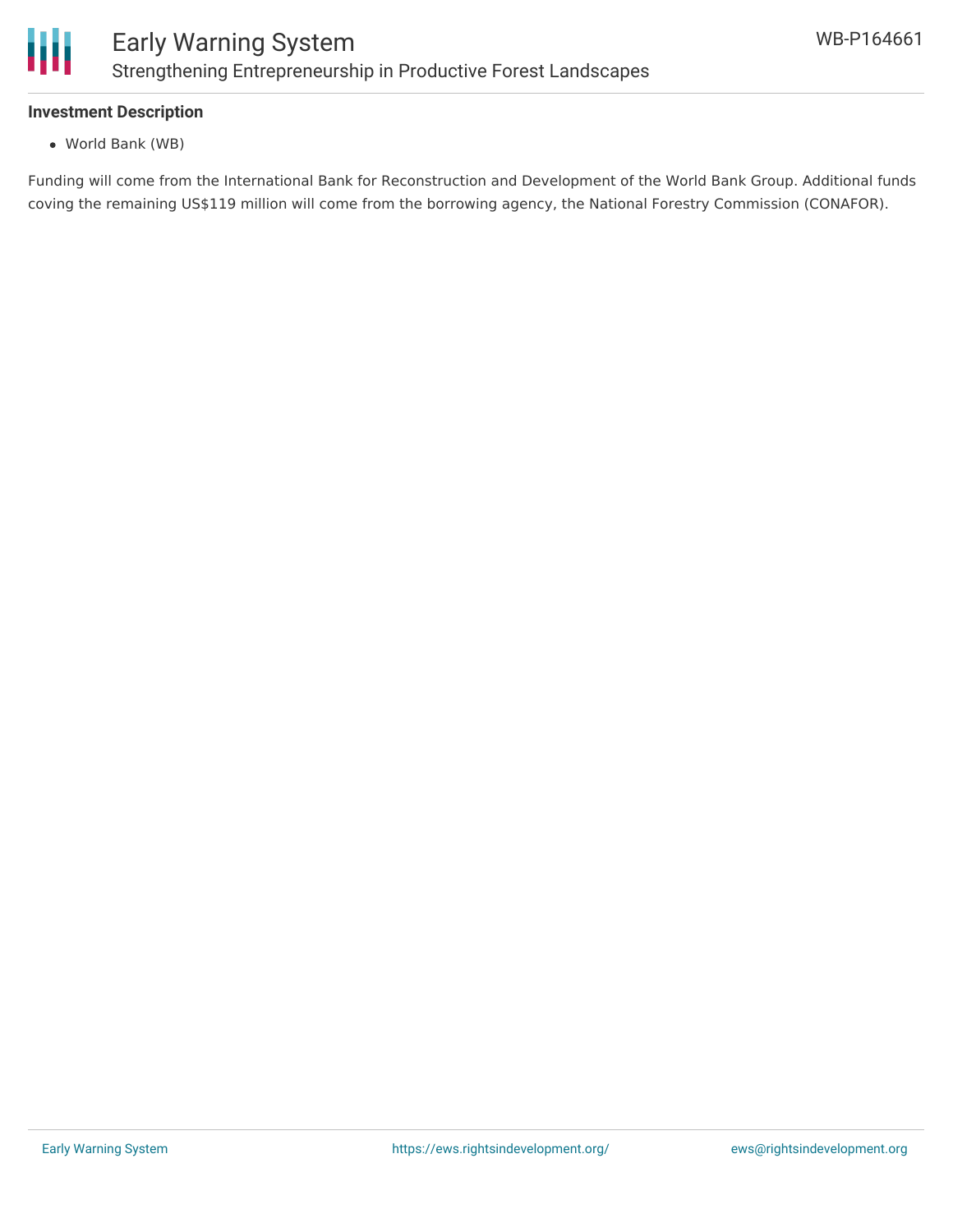

### **Contact Information**

Contact:

CONAFOR Jorge Rescala Director General [directorgeneral@conafor.gob.mx](mailto:directorgeneral@conafor.gob.mx)

ACCOUNTABILITY MECHANISM OF WORLD BANK

The World Bank Inspection Panel is the independent complaint mechanism and fact-finding body for people who believe they are likely to be, or have been, adversely affected by a World Bank-financed project. If you submit a complaint to the Inspection Panel, they may investigate to assess whether the World Bank is following its own policies and procedures for preventing harm to people or the environment. You can contact the Inspection Panel or submit a complaint by emailing ipanel@worldbank.org. You can learn more about the Inspection Panel and how to file a complaint at: http://ewebapps.worldbank.org/apps/ip/Pages/Home.aspx.